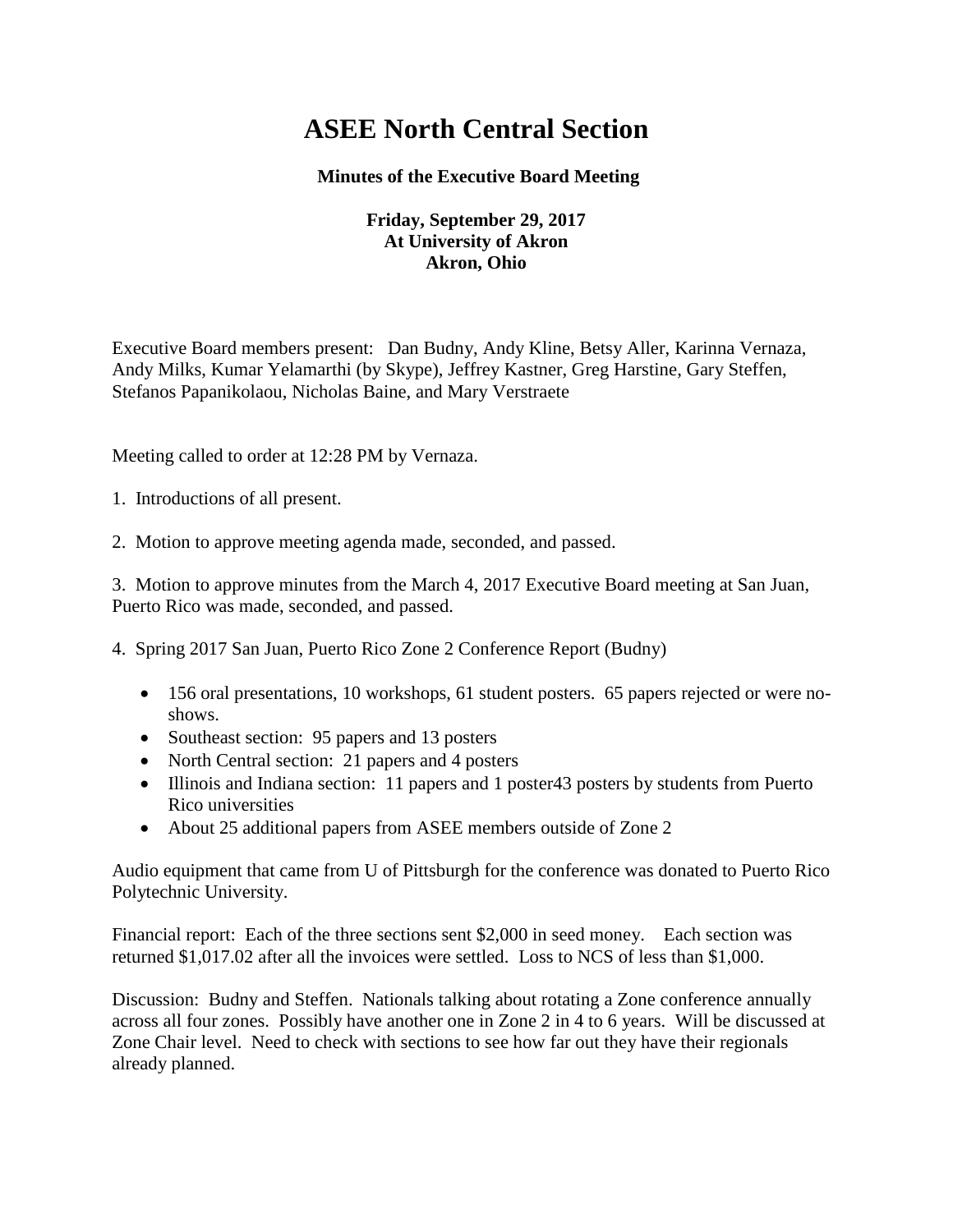5. Spring 2018 conference plans (Milks and Verstraete)

Using Open Conference software. Registration fees probably through PayPal. Theme: Engineering and Engineering Technology Working Together for a Better Future Final registration cost in process of being determined. Looking at local events for Friday afternoon rather than workshops.

Southeast section conference is March 4 to 6 at Dayton, FL at Emory Riddle. Illinois Indiana section conference is March 24 at Purdue University.

Special Guest: Visit to our meeting by Dr. Elizabeth Kennedy, Dean of the College of Technology and Applied Sciences at University of Akron, welcoming us and expressing appreciation for having the Spring 2018 conference at U of Akron.

6. Treasurer's Report (Harstine, handout)

Accounting through Nationals seems to have caught up, and matches what we expect.

Discussion: cost to host our website through Nationals server, rather than our own. Would it be difficult to port our archived materials (papers, minutes, etc.) to them?

**Action Item:** Yelamarthi and Steffen to explore options through the Zone Chair to Nationals.

**Motion by Aller:** Allocate a payment to the web master as compensation for his efforts for the 2016-17 fiscal year for \$250, and a fee for the 2017-18 fiscal year for an additional \$250. **Motion seconded by Milks. Passed.**

7. Campus Rep Report (Aller)

Please verify your campus representative at your home institution by comparing to the Nationals website list. Usually a dean or associate dean or chair, but try and get someone who is active in the section to fill the role by discussion with your dean. Campus Rep reports are due December 1, 2017

8. Vice Chair Report (Milks)

Outstanding Teaching Award flyer as handout. Nomination on Nationals website opens mid-November, and due January 15, 2018.

9. Past Chair's Report (Budny)

Fully retired at U of Pittsburgh on December 31, 2019. Elections to be held at U of Akron in March 2018 during the conference are for section Vice Chair and two Director positions.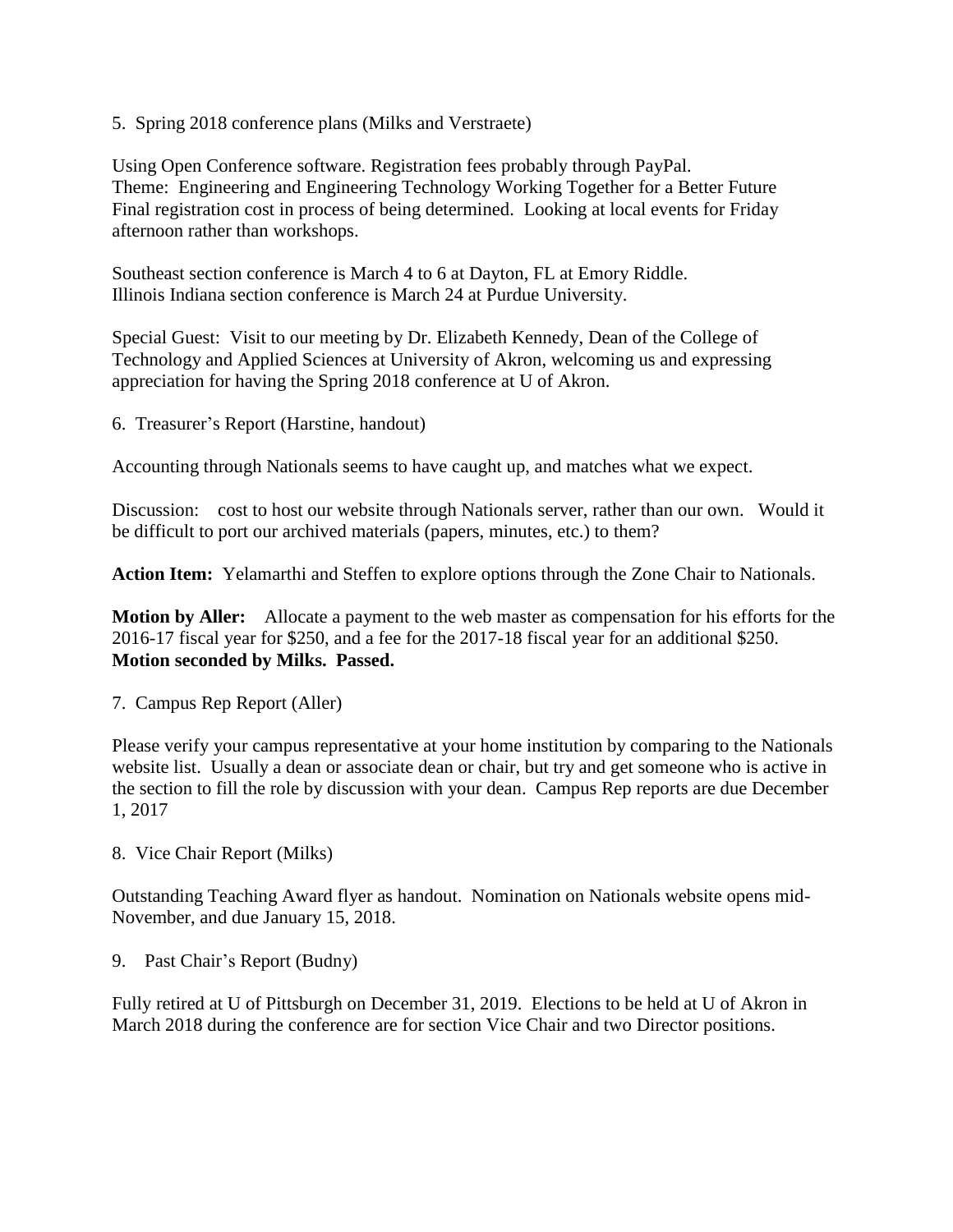## 10. Zone II Chair Report (Steffen)

Upcoming ASEE National conferences (June each year): Salt Lake City 2018; Tampa, FL 2019; Montreal 2020; Long Beach, CA 2021; Minneapolis, MN 2022; and Baltimore, MD 2023.

Please send the campus Rep Award winner to Steffen by February 1, so he can get award materials from Nationals.

Finances at ASEE Nationals are now good. Nationals will try to send a National Board representative to each section regional conference. National Board is discussing a reorganization to ty and streamline its work. Zone Chairs are looking at leveraging best practices in sections to other sections.

Doug Tougaw is now VP of Financial Affairs at Nationals (formerly a Zone 2 Chair). He is looking at BASS Account balance and encouraging sections to spend funds in a reasonable fashion for the good of the membership. He is also looking into "the tax" on incoming funds to section accounts to see if it is actually gaining much for Nationals.

11. Newsletter Editor Report (Kastner)

Expecting an edition on-line in November. Will highlight Spring 2017 conference and upcoming Spring 2018 conference. Goal is two newsletters per year. Send photos from Puerto Rico to him.

#### 12. Best Paper Chair Report

Yelamarthi to work with Milks and Verstraete on process for the Spring 2018 conference.

#### 13. Web Master Report

Yelamarthi will work with Steffen on possible porting to ASEE Nationals server for archival materials from the section. **Need to know** who 2017 Campus Rep winner was for the section to add it the website. **Aller will send.**

14. Chair Report (Vernaza)

Quarterly accounting reports from Nationals are coming in better now.

Discussion on Awards for Papers or Posters at future section conferences. Can be paid by the conference host from their conference funds (reduces amount of funds returned to the section, if any) or pay them through the section account as in the past.

**Motion by Aller, seconded by Budny** about awards for section conferences:

Best Faculty Papers,  $1<sup>st</sup>$ ,  $2<sup>nd</sup>$ , and  $3<sup>rd</sup>$  place: free registration at the next NCS sectional conference